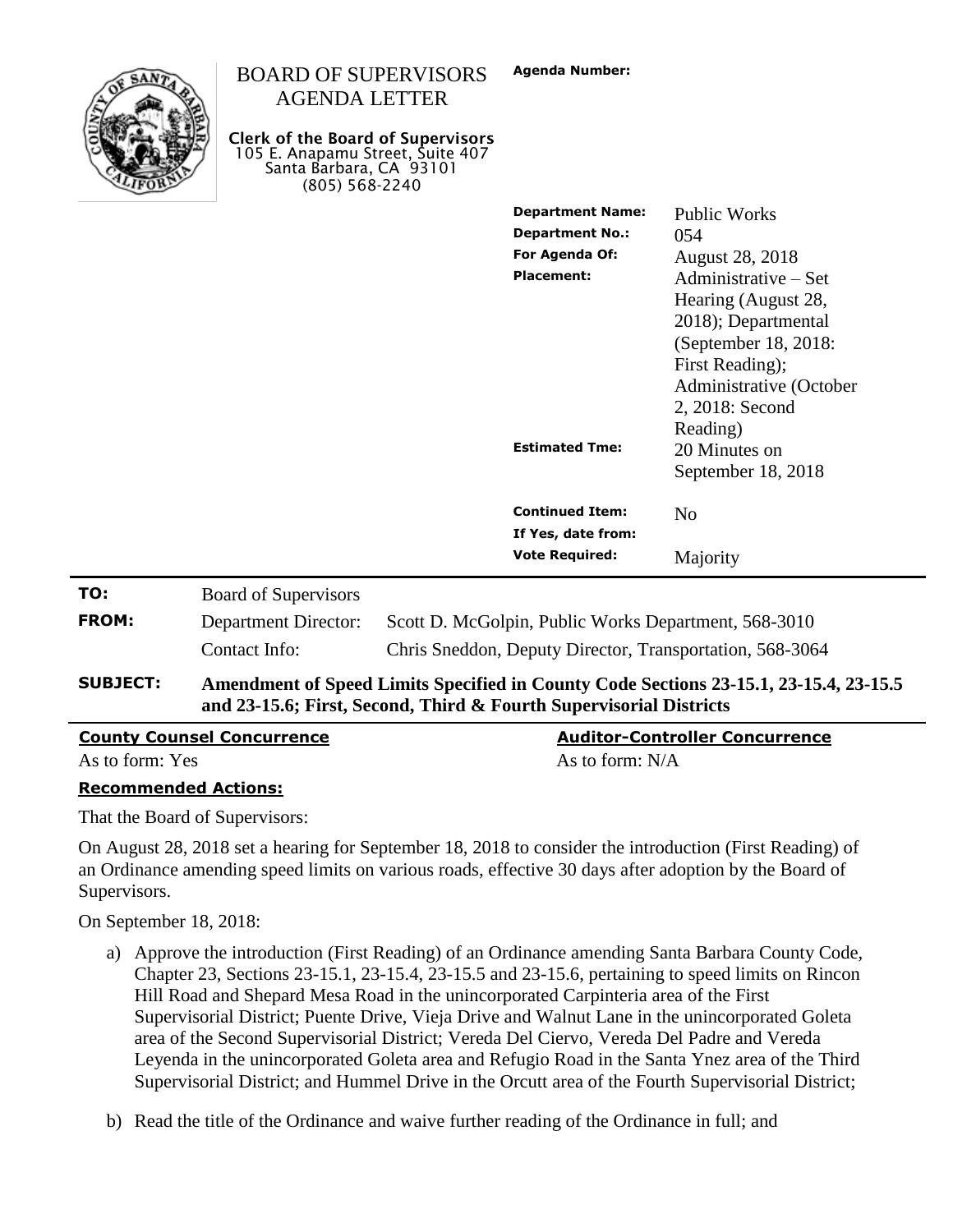Speed Limits on Various Roads; First, Second, Third, and Fourth Supervisorial Districts Agenda Date: August 28, 2018 Page 2 of 4

- c) Continue the item to the Administrative Agenda of October 2, 2018 to consider the adoption (Second Reading) of an Ordinance amending speed limits on various roads.
- d) On October 2, 2018:
	- i) Adopt the attached Ordinance (Second Reading) amending Santa Barbara County Code, Chapter 23, Sections 23-15.1, 23-15.4, 23-15.5 and 23-15.6, pertaining to speed limits on Rincon Hill Road and Shepard Mesa Road in the unincorporated Carpinteria area of the First Supervisorial District; Puente Drive, Vieja Drive and Walnut Lane in the unincorporated Goleta area of the Second Supervisorial District; Vereda Del Ciervo, Vereda Del Padre and Vereda Leyenda in the unincorporated Goleta area and Refugio Road in the Santa Ynez area of the Third Supervisorial District; and Hummel Drive in the Orcutt area of the Fourth Supervisorial District; and
	- ii) Determine that amending Santa Barbara County Code, Chapter 23, Sections 23-15.1, 23- 15.4, 23-15.5 and 23-15.6, pertaining to speed limits, is not a project under the California Environmental Quality Act, pursuant to 14 CCR § 15378(b)(2), since the recommended actions are administrative activities of the County that will not result in direct or indirect physical changes in the environment and is general policy and procedure making.

## **Summary Text:**

This item is on the agenda to update the speed limits on several roads within the County. In accordance with the California Vehicle Code (CVC), the Public Works Department reviewed and prepared, where necessary, Engineering and Traffic Surveys (E&TS) for Rincon Hill Road and Shepard Mesa Road in the unincorporated Carpinteria area; Puente Drive, Vieja Drive and Walnut Lane in the unincorporated Goleta area; Vereda Del Ciervo, Vereda Del Padre and Vereda Leyenda in the unincorporated Goleta area; Refugio Road in the Santa Ynez area; and Hummel Drive in the Orcutt area.

The Santa Barbara County Traffic Engineering Committee (TEC) reviewed the speed zones requiring an E&TS update at their meeting on May 23, 2018. Attachment C is the summary of that meeting and the following are the Committee's recommendations:

## FIRST DISTRICT

- Remove the existing speed limit of 30 mph and allow for the application of the Basic Speed Law on Rincon Hill Road from the Ventura County Line to State Route 150.
- Remove the existing speed limit of 35 mph and allow for the application of the Basic Speed Law on Shepard Mesa Road, from State Route 192 to Shepard Mesa Lane.
- Remove the existing speed limit of 20 mph and allow for the application of the Basic Speed Law on Shepard Mesa Road, from Shepard Mesa Lane northwesterly to its intersection with Shepard Mesa Road.

## SECOND DISTRICT

- Lower the speed limit from 40 mph to 35 mph on Puente Drive from Hollister Avenue to More Mesa Drive.
- Lower the speed limit from 40 mph to 35 mph on Puente Drive / Vieja Drive from More Mesa Drive to its southerly terminus.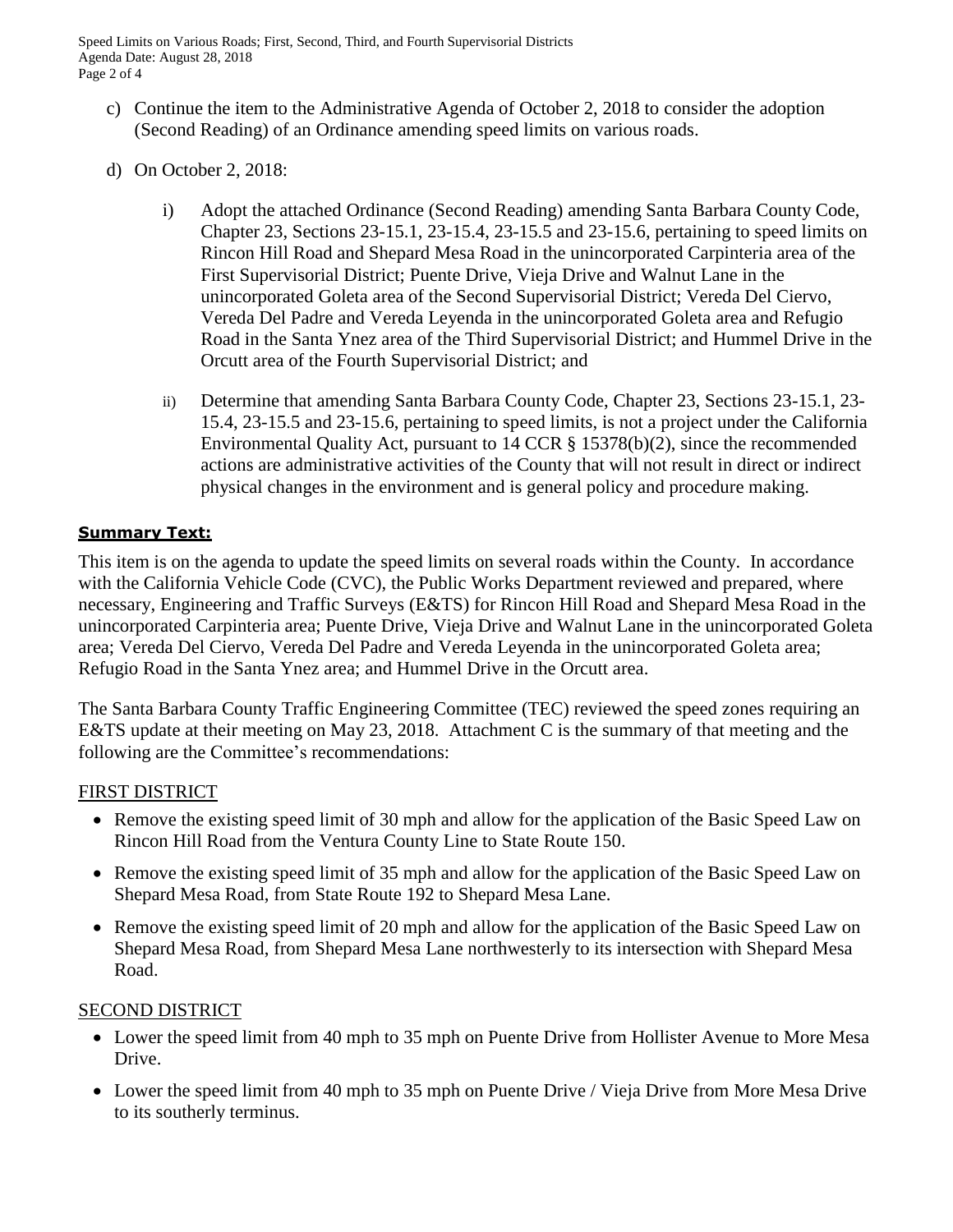Speed Limits on Various Roads; First, Second, Third, and Fourth Supervisorial Districts Agenda Date: August 28, 2018 Page 3 of 4

• Raise the speed limit from 25 mph to 30 mph on Walnut Lane from Hollister Avenue to its southerly terminus.

# THIRD DISTRICT

- Extend the existing 35 mph speed limit on Refugio Road 450' to the south establishing the speed limit of 35 mph on Refugio Road from a point 450' south of Redondo Court to Deer Trail Lane (south)
- Remove the existing speed limit of 35 mph and allow for the application of the Basic Speed Law on Vereda Del Ciervo, from Vereda Leyenda to its northerly terminus.
- Remove the existing speed limit of 30 mph and allow for the application of the Basic Speed Law on Vereda Del Padre, from Farren Road to Vereda Leyenda.
- Remove the existing speed limit of 30 mph and allow for the application of the Basic Speed Law on Vereda Leyenda, from Calle Real to its northerly terminus.

## FOURTH DISTRICT

 Lower the speed limit from 40 mph to 35 mph on Hummel Drive from Union Valley Parkway to Mooncrest Lane.

### **Background:**

The California Vehicle Code (CVC) requires that non-statutory speed limits on roadways be established based on the findings of an Engineering and Traffic Survey (E&TS), and shall include consideration of the prevailing (85<sup>th</sup>-percentile) speed, collision history, and conditions that are not readily apparent to the driver. Per CVC § 627, local authorities may also consider residential density, pedestrian safety and bicycle safety.

More specifically, the CVC also requires, under Section 21400(b), that speed limits be rounded to the nearest five miles per hour increment of the 85<sup>th</sup> percentile speed of free-flowing traffic. However, in cases in which the nearest 5 mph increment of the  $85<sup>th</sup>$ -percentile speed would require a rounding up, then the speed limit may be rounded down to the nearest 5 mph increment below the 85<sup>th</sup>-percentile speed with no further reductions used.

California law prohibits the use of radar speed enforcement along such roadways where the speed limits have not been set in accordance with the findings of an E&TS within the last five to ten years, or where significant changes in the roadway or traffic conditions have occurred. (CVC § 40802.) Attached is a detailed summary of the E&TS and the TEC recommendations. Approval of the attached changes to the County Code will allow the California Highway Patrol (CHP) to use radar enforcement on these roads, which is preferred as the more efficient, effective, and safest method.

The TEC is a professional advisory committee to the County Board of Supervisors. The TEC was established to investigate and make recommendations to your Board regarding technical transportation issues involving regulations or control of traffic within the unincorporated areas of the County. The voting members of the TEC include a representative from the following agencies; Automobile Club of Southern California, CHP Goleta, CHP Buellton, CHP Santa Maria, Caltrans, Santa Barbara Bicycle Coalition, Santa Barbara Education Office, Santa Barbara Sheriff, County Public Works, South Coast Transit Advisory Committee, Vandenberg Air Force Base, and local Public Transit Operator.

Where the TEC recommendations include removing the existing speed limit or leaving a roadway unposted, then the application of the Basic Speed Law shall prevail.